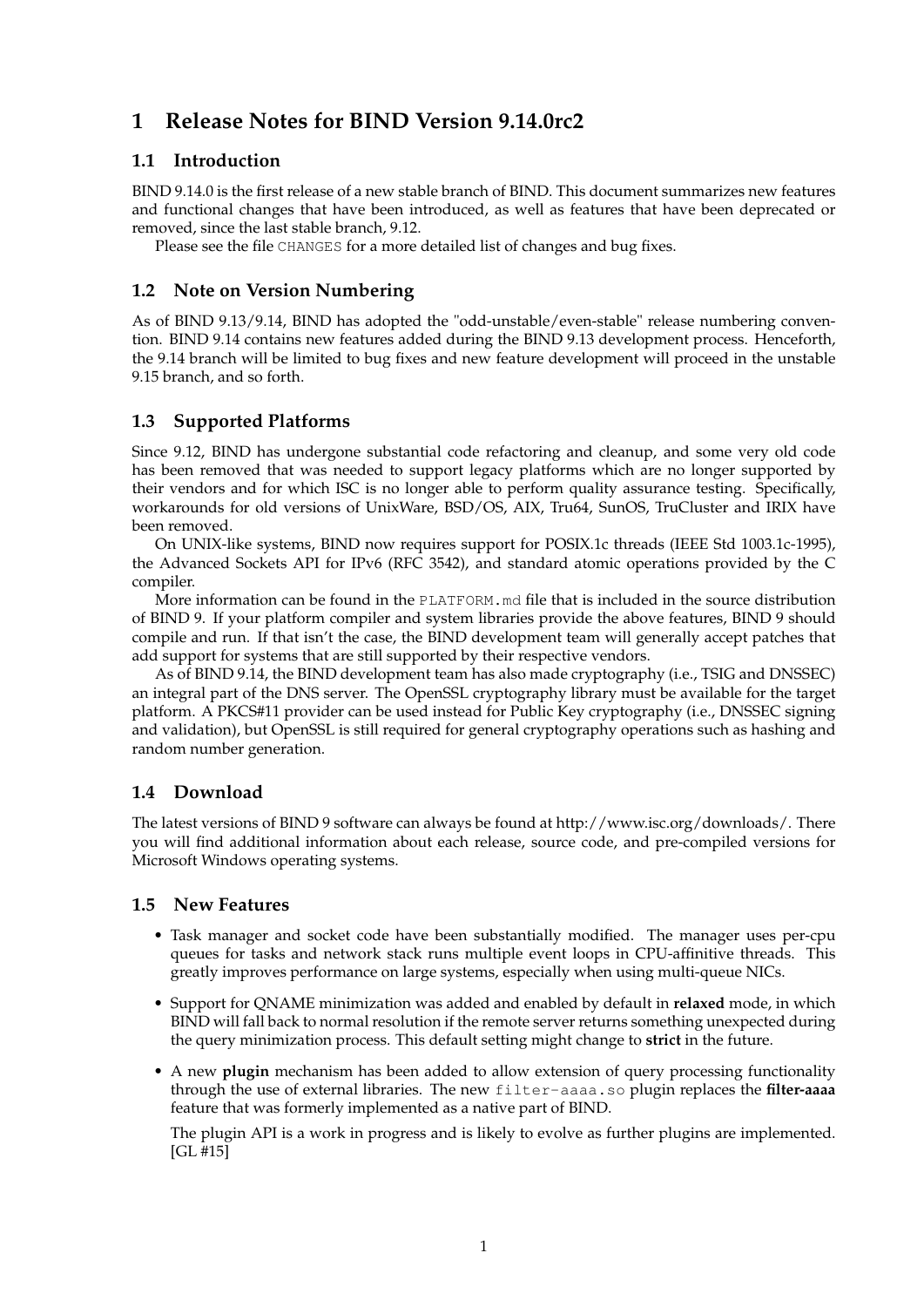- A new secondary zone option, **mirror**, enables **named** to serve a transferred copy of a zone's contents without acting as an authority for the zone. A zone must be fully validated against an active trust anchor before it can be used as a mirror zone. DNS responses from mirror zones do not set the AA bit ("authoritative answer"), but do set the AD bit ("authenticated data"). This feature is meant to facilitate deployment of a local copy of the root zone, as described in RFC 7706. [GL #33]
- BIND now can be compiled against the **libidn2** library to add IDNA2008 support. Previously, BIND supported IDNA2003 using the (now obsolete and unsupported) **idnkit-1** library.
- **named** now supports the "root key sentinel" mechanism. This enables validating resolvers to indicate which trust anchors are configured for the root, so that information about root key rollover status can be gathered. To disable this feature, add **root-key-sentinel no;** to named.conf. [GL #37]
- The **dnskey-sig-validity** option allows the **sig-validity-interval** to be overriden for signatures covering DNSKEY RRsets. [GL #145]
- When built on Linux, BIND now requires the **libcap** library to set process privileges. The adds a new compile-time dependency, which can be met on most Linux platforms by installing the **libcap-dev** or **libcap-devel** package. BIND can also be built without capability support by using **configure --disable-linux-caps**, at the cost of some loss of security.
- The **validate-except** option specifies a list of domains beneath which DNSSEC validation should not be performed, regardless of whether a trust anchor has been configured above them. [GL #237]
- Two new update policy rule types have been added **krb5-selfsub** and **ms-selfsub** which allow machines with Kerberos principals to update the name space at or below the machine names identified in the respective principals.
- The new configure option **--enable-fips-mode** can be used to make BIND enable and enforce FIPS mode in the OpenSSL library. When compiled with such option the BIND will refuse to run if FIPS mode can't be enabled, thus this option must be only enabled for the systems where FIPS mode is available.
- Two new configuration options **min-cache-ttl** and **min-ncache-ttl** has been added to allow the BIND 9 administrator to override the minimum TTL in the received DNS records (positive caching) and for storing the information about non-existent records (negative caching). The configured minimum TTL for both configuration options cannot exceed 90 seconds.
- **rndc status** output now includes a **reconfig/reload in progress** status line if named configuration is being reloaded.
- The new **answer-cookie** option, if set to no, prevents **named** from returning a DNS COOKIE option to a client, even if such an option was present in the request. This is only intended as a temporary measure, for use when **named** shares an IP address with other servers that do not yet support DNS COOKIE. A mismatch between servers on the same address is not expected to cause operational problems, but the option to disable COOKIE responses so that all servers have the same behavior is provided out of an abundance of caution. DNS COOKIE is an important security mechanism, and this option should not be used to disable it unless absolutely necessary.

#### **1.6 Removed Features**

• Workarounds for servers that misbehave when queried with EDNS have been removed, because these broken servers and the workarounds for their noncompliance cause unnecessary delays, increase code complexity, and prevent deployment of new DNS features. See https://dnsflagday.net for further details.

In particular, resolution will no longer fall back to plain DNS when there was no response from an authoritative server. This will cause some domains to become non-resolvable without manual intervention. In these cases, resolution can be restored by adding **server** clauses for the offending servers, specifying **edns no** or **send-cookie no**, depending on the specific noncompliance.

To determine which **server** clause to use, run the following commands to send queries to the authoritative servers for the broken domain: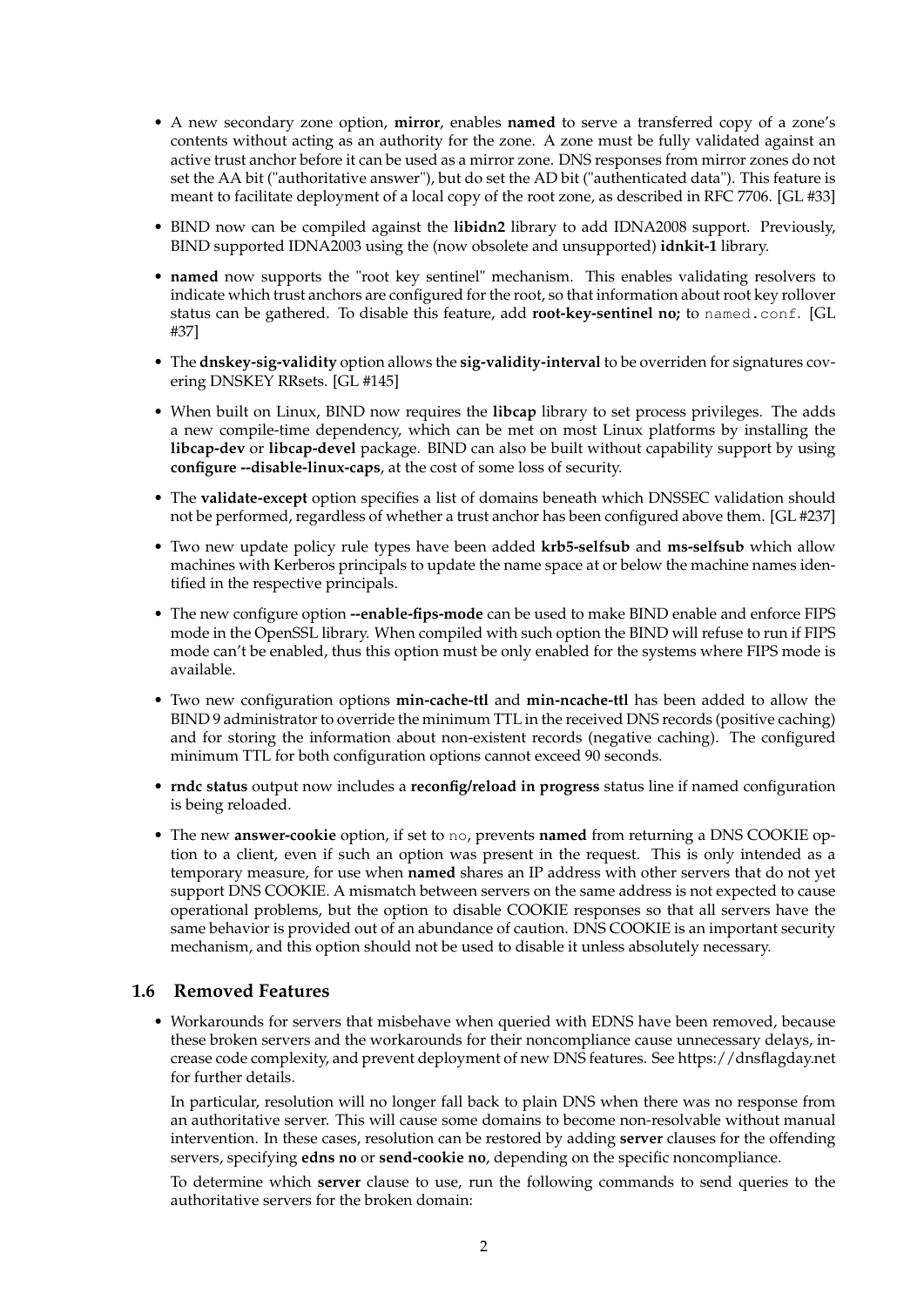dig soa <zone> @<server> +dnssec dig soa <zone> @<server> +dnssec +nocookie dig soa <zone> @<server> +noedns

If the first command fails but the second succeeds, the server most likely needs **send-cookie no**. If the first two fail but the third succeeds, then the server needs EDNS to be fully disabled with **edns no**.

Please contact the administrators of noncompliant domains and encourage them to upgrade their broken DNS servers. [GL #150]

- Previously, it was possible to build BIND without thread support for old architectures and systems without threads support. BIND now requires threading support (either POSIX or Windows) from the operating system, and it cannot be built without threads.
- The **filter-aaaa**, **filter-aaaa-on-v4**, and **filter-aaaa-on-v6** options have been removed from **named**, and can no longer be configured using native named.conf syntax. However, loading the new filter-aaaa.so plugin and setting its parameters provides identical functionality.
- **named** can no longer use the EDNS CLIENT-SUBNET option for view selection. In its existing form, the authoritative ECS feature was not fully RFC-compliant, and could not realistically have been deployed in production for an authoritative server; its only practical use was for testing and experimentation. In the interest of code simplification, this feature has now been removed.

The ECS option is still supported in **dig** and **mdig** via the +subnet argument, and can be parsed and logged when received by **named**, but it is no longer used for ACL processing. The **geoip-useecs** option is now obsolete; a warning will be logged if it is used in named.conf. **ecs** tags in an ACL definition are also obsolete, and will cause the configuration to fail to load if they are used. [GL #32]

- **dnssec-keygen** can no longer generate HMAC keys for TSIG authentication. Use **tsig-keygen** to generate these keys. [RT #46404]
- Support for OpenSSL 0.9.x has been removed. OpenSSL version 1.0.0 or greater, or LibreSSL is now required.
- The **configure --enable-seccomp** option, which formerly turned on system-call filtering on Linux, has been removed. [GL #93]
- IPv4 addresses in forms other than dotted-quad are no longer accepted in master files. [GL #13] [GL #56]
- IDNA2003 support via (bundled) idnkit-1.0 has been removed.
- The "rbtdb64" database implementation (a parallel implementation of "rbt") has been removed. [GL #217]
- The **-r randomdev** option to explicitly select random device has been removed from the **ddnsconfgen**, **rndc-confgen**, **nsupdate**, **dnssec-confgen**, and **dnssec-signzone** commands.

The **-p** option to use pseudo-random data has been removed from the **dnssec-signzone** command.

- Support for the RSAMD5 algorithm has been removed freom BIND as the usage of the RSAMD5 algorithm for DNSSEC has been deprecated in RFC6725, the security of the MD5 algorithm has been compromised, and its usage is considered harmful.
- Support for the ECC-GOST (GOST R 34.11-94) algorithm has been removed from BIND, as the algorithm has been superseded by GOST R 34.11-2012 in RFC6986 and it must not be used in new deployments. BIND will neither create new DNSSEC keys, signatures and digests, nor it will validate them.
- Support for DSA and DSA-NSEC3-SHA1 algorithms has been removed from BIND as the DSA key length is limited to 1024 bits and this is not considered secure enough.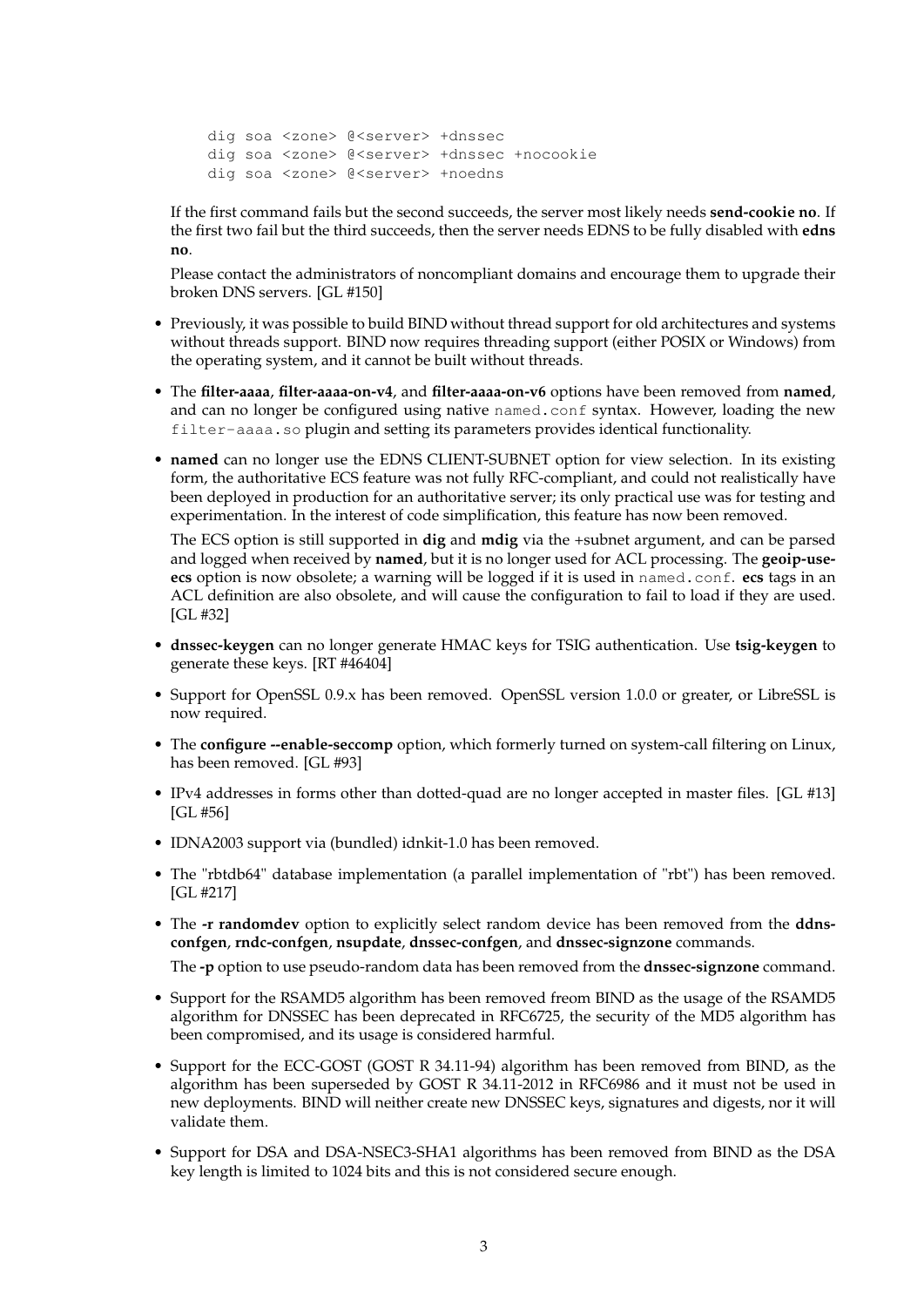- **named** will no longer ignore "no-change" deltas when processing an IXFR stream. This had previously been permitted for compatibility with BIND 8, but now "no-change" deltas will trigger a fallback to AXFR as the recovery mechanism.
- BIND 9 will no longer build on platforms that don't have proper IPv6 support. BIND 9 now also requires POSIX-compatible pthread support. Most of the platforms that lack these featuers are long past their end-of-lifew dates, and they are neither developed nor supported by their respective vendors.
- The incomplete support for internationalization message catalogs has been removed from BIND. Since the internationalization was never completed, and no localized message catalogs were ever made available for the portions of BIND in which they could have been used, this change will have no effect except to simplify the source code. BIND's log messages and other output were already only available in English.

### **1.7 Feature Changes**

- BIND will now always use the best CSPRNG (cryptographically-secure pseudo-random number generator) available on the platform where it is compiled. It will use the **arc4random()** family of functions on BSD operating systems, **getrandom()** on Linux and Solaris, **CryptGenRandom** on Windows, and the selected cryptography provider library (OpenSSL or PKCS#11) as the last resort. [GL #221]
- The default setting for **dnssec-validation** is now **auto**, which activates DNSSEC validation using the IANA root key. (The default can be changed back to **yes**, which activates DNSSEC validation only when keys are explicitly configured in named.conf, by building BIND with **configure - disable-auto-validation**.) [GL #30]
- BIND can no longer be built without DNSSEC support. A cryptography provider (i.e., OpenSSL or a hardware service module with PKCS#11 support) must be available. [GL #244]
- Zone types **primary** and **secondary** are now available as synonyms for **master** and **slave**, respectively, in named.conf.
- **named** will now log a warning if the old root DNSSEC key is explicitly configured and has not been updated. [RT #43670]
- **dig +nssearch** will now list name servers that have timed out, in addition to those that respond. [GL #64]
- Up to 64 **response-policy** zones are now supported by default; previously the limit was 32. [GL #123]
- Several configuration options for time periods can now use TTL value suffixes (for example, 2h or 1d) in addition to an integer number of seconds. These include **fstrm-set-reopen-interval**, **interface-interval**, **max-cache-ttl**, **max-ncache-ttl**, **max-policy-ttl**, and **min-update-interval**. [GL #203]
- NSID logging (enabled by the **request-nsid** option) now has its own **nsid** category, instead of using the **resolver** category.
- The **rndc nta** command could not differentiate between views of the same name but different class; this has been corrected with the addition of a **-class** option. [GL #105]
- **allow-recursion-on** and **allow-query-cache-on** each now default to the other if only one of them is set, in order to be consistent with the way **allow-recursion** and **allow-query-cache** work. [GL #319]
- When compiled with IDN support, the **dig** and **nslookup** commands now disable IDN processing when the standard output is not a TTY (i.e., when the output is not being read by a human). When running from a shell script, the command line options **+idnin** and **+idnout** may be used to enable IDN processing of input and output domain names, respectively. When running on a TTY, the **+noidnin** and **+noidnout** options may be used to disable IDN processing of input and output domain names.